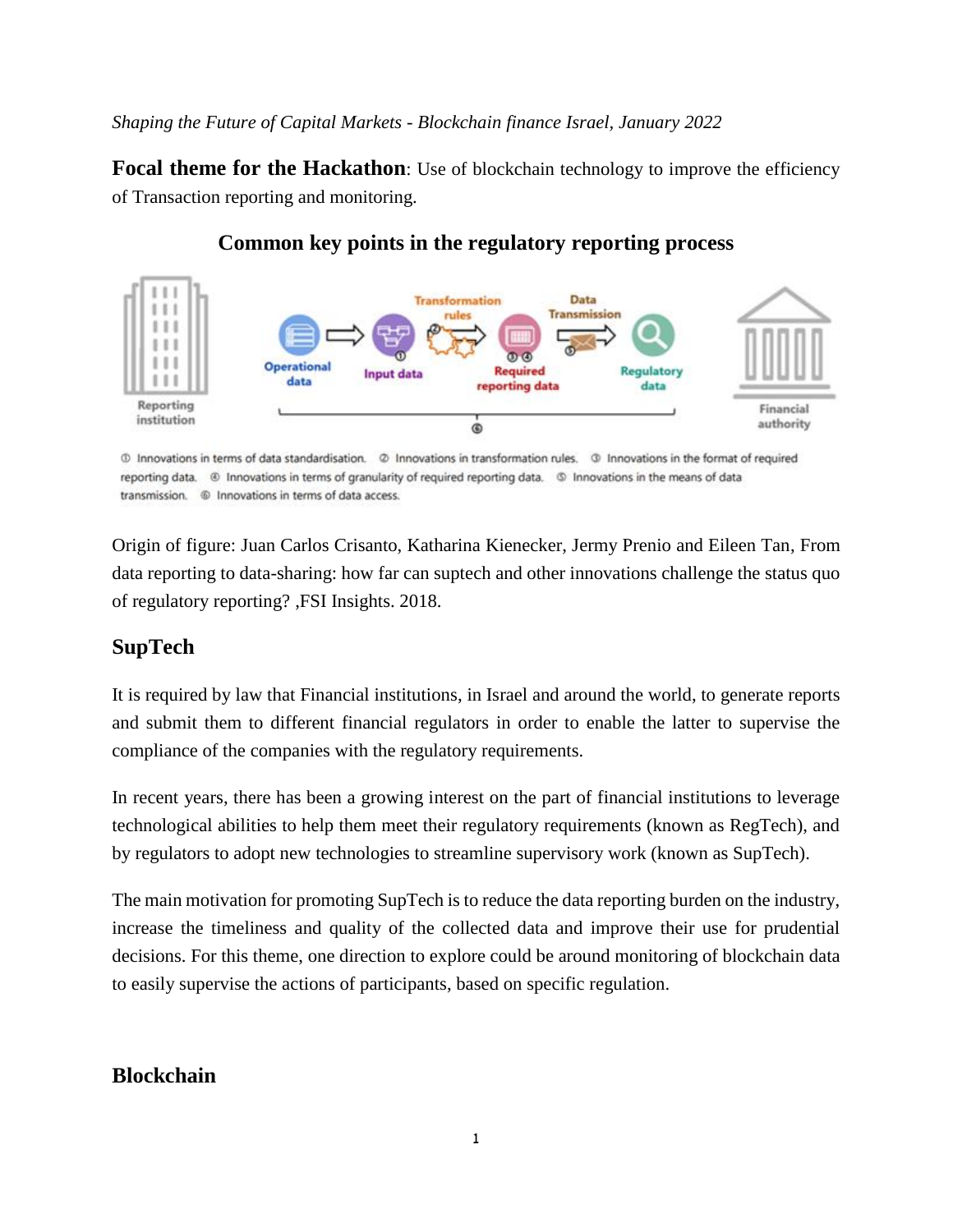For the past several years, blockchain has functioned as a foundation for initiatives by traditional financial entities such as international banks, securities stock exchanges and CSDs, in their efforts to devise optimal use cases for blockchain assimilation in the capital markets. Most efforts to use blockchain focus on the securities clearing and settlement phase in view of the technology's potential to simplify and streamline existing business processes whose complexity is primarily an outcome of indirect holding systems. The presumed assumption in this theme is that securities transactions will be settled using blockchain technology. Therefore, the question arises whether it is possible to adapt the existing processes and even improve them in relation to the transition to the use of blockchain.

### **Transaction reports**

One example of a regulatory reporting duty is a Transaction report in which data is transmitted to the financial regulator that contains information on securities and derivatives transactions. Regulators use these reports to identify and rapidly analyze securities law violations.

In Israel, too, such reporting is transmitted in structured form between the Tel Aviv Stock Exchange and Israel Securities Authority. Future trading platforms are also required to submit similar reports.

In general, the transaction report characteristics are as follows:

1) The structure and format of the information are predetermined in formal rules.

2) The information transfer process is predetermined and aims to transfer information in a safe and standardized manner.

3) The information is compressed and transmitted outside the Financial companies' IT systems, to a secure external environment. Then they are transmitted by automated processes (push or pull) to the regulator's IT systems, going through ETL processes until it is loaded in the analytical environment of the regulator.

4) The information includes financial information on accounts. However, the information is limited to the purposes for which it is transmitted and does not include direct information about the account owners and their characteristics.

5) Current systems generate hundreds of Gigabytes of data every month.